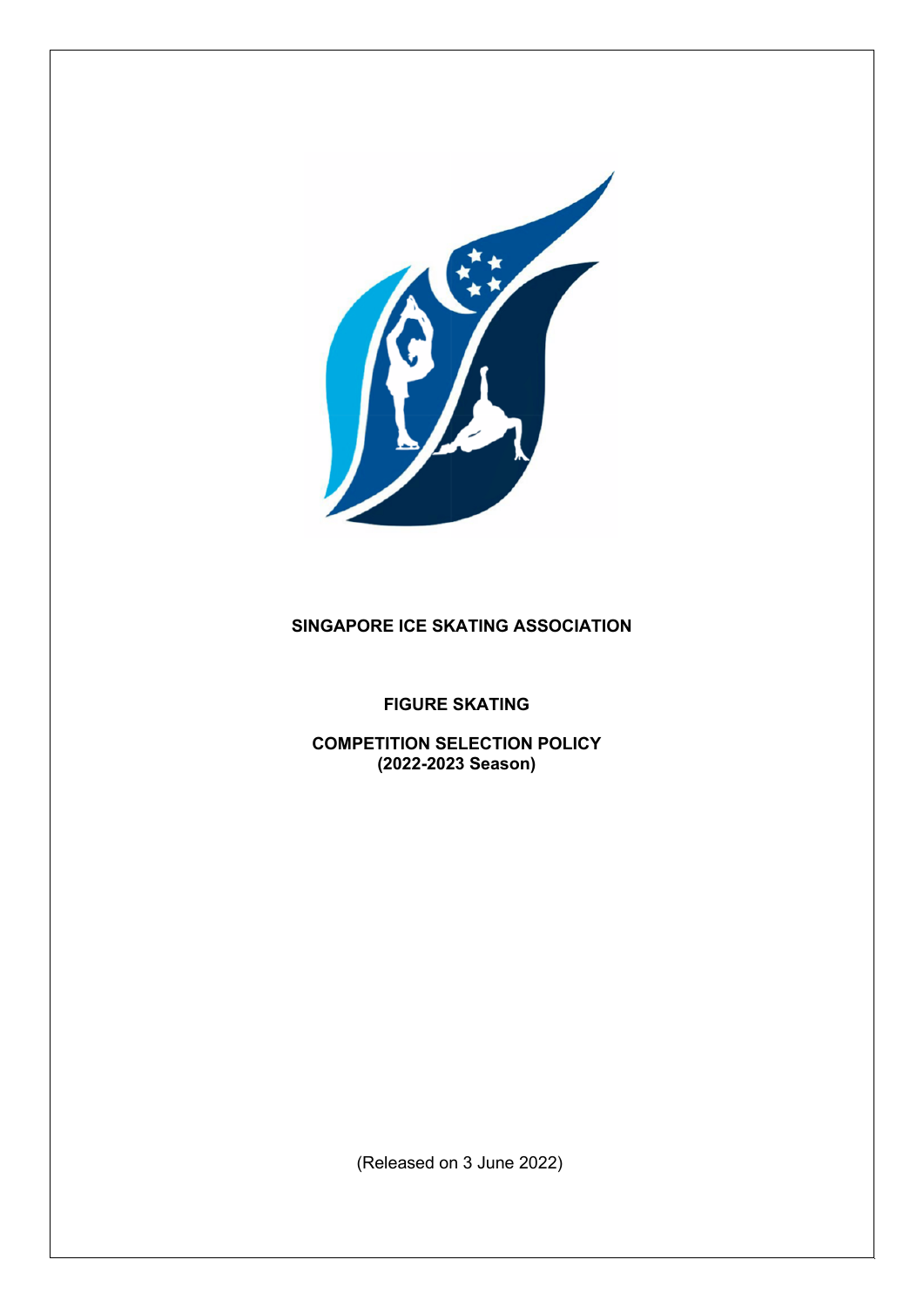

# **1 INTRODUCTION**

- 1.1 The objective of the Singapore Ice Skating Association (SISA) Competition Selection Policy is to ensure the best possible athletes are selected to represent Singapore.
- 1.2 This Policy applies to eligible athletes, and members of SISA, seeking selection for international events.
- 1.3 This Competition Selection Policy is for the referred international skating season and remains in force until amended or revoked by the SISA Executive Committee.
- 1.4 The following definitions apply throughout this policy:

| Eligible                                                  | Age Eligibility ISU Rule 108 and meet all ISU and SISA residency<br>requirements (ISU Communication 2030) to be able to represent<br>Singapore.                                                                                                                                                                              |
|-----------------------------------------------------------|------------------------------------------------------------------------------------------------------------------------------------------------------------------------------------------------------------------------------------------------------------------------------------------------------------------------------|
| <b>International Skating</b><br>Season                    | Commences 1 <sup>st</sup> July 2022 and concludes 30 <sup>th</sup> June 2023                                                                                                                                                                                                                                                 |
| <b>Current International</b><br><b>Skating Season</b>     | The ISU Skating Season that commenced on the 1 <sup>st</sup> July 2021 and<br>to be concluded on the 30 <sup>th</sup> June 2022.                                                                                                                                                                                             |
| <b>ISU Minimum Technical</b><br>Score                     | The ISU Minimum Technical Scores for Short Program and<br>Free Skating as determined and published by ISU for each<br>international skating season.                                                                                                                                                                          |
| SISA Minimum<br><b>Technical Element</b><br><b>Scores</b> | The SISA Minimum Technical Scores for Short Program and<br>Free Skating as published by SISA in the SISA International<br>Squad Benchmark Policy.                                                                                                                                                                            |
| Senior Equalized Score                                    | A Senior Free Skate Technical Element Score, less the value for<br>the Choreographic Sequence                                                                                                                                                                                                                                |
| <b>TES</b>                                                | <b>Technical Element Score</b>                                                                                                                                                                                                                                                                                               |
| <b>JGP</b>                                                | ISU Junior Grand Prix Event. Athletes may enter up to a<br>maximum of 2 JGP's per season.                                                                                                                                                                                                                                    |
| International Squad                                       | Figure Skating athletes within the respected division (Basic<br>Novice, Intermediate Novice, Advanced Novice, Junior and Senior)<br>who have achieved the minimum standard (SISA Minimum<br>Technical Scores) to be considered for selection for ISU<br>international events.                                                |
| Development Squad                                         | Figure Skating athletes within the respected division (Basic<br>Novice, Intermediate Novice, Advanced Novice, Junior and Senior)<br>who have achieved the minimum standard (SISA Minimum<br>Development Technical Scores) to be considered for selection to<br>selected ISU international events by the SISA Selection Panel |
| <b>SISA Nominated</b><br><b>Qualifying Event</b>          | SISA Nominated Qualifying Event/s (local/regional competitions)<br>as published by SISA.                                                                                                                                                                                                                                     |
|                                                           | Interclub competitions with participants from at least two members<br>Rule 107.14 (eg. Asian Junior Skating Challenge events) may be<br>included, following an evaluation on the judge and technical panel<br>qualifications by the SISA Selection Panel following the<br>competition.                                       |
| <b>SISA Selection Panel</b>                               | A panel comprising of up to five but no less than 3 National<br>selectors as appointed by SISA Executive Committee.                                                                                                                                                                                                          |
| <b>ISU Event</b>                                          | World Championships<br><b>Grand Prix</b><br>World Junior Championships<br>Four Continents Championships<br>Junior Grand Prix                                                                                                                                                                                                 |
| <b>International Event</b>                                | Any other competition other than the ISU Events listed on the ISU<br>Calendar                                                                                                                                                                                                                                                |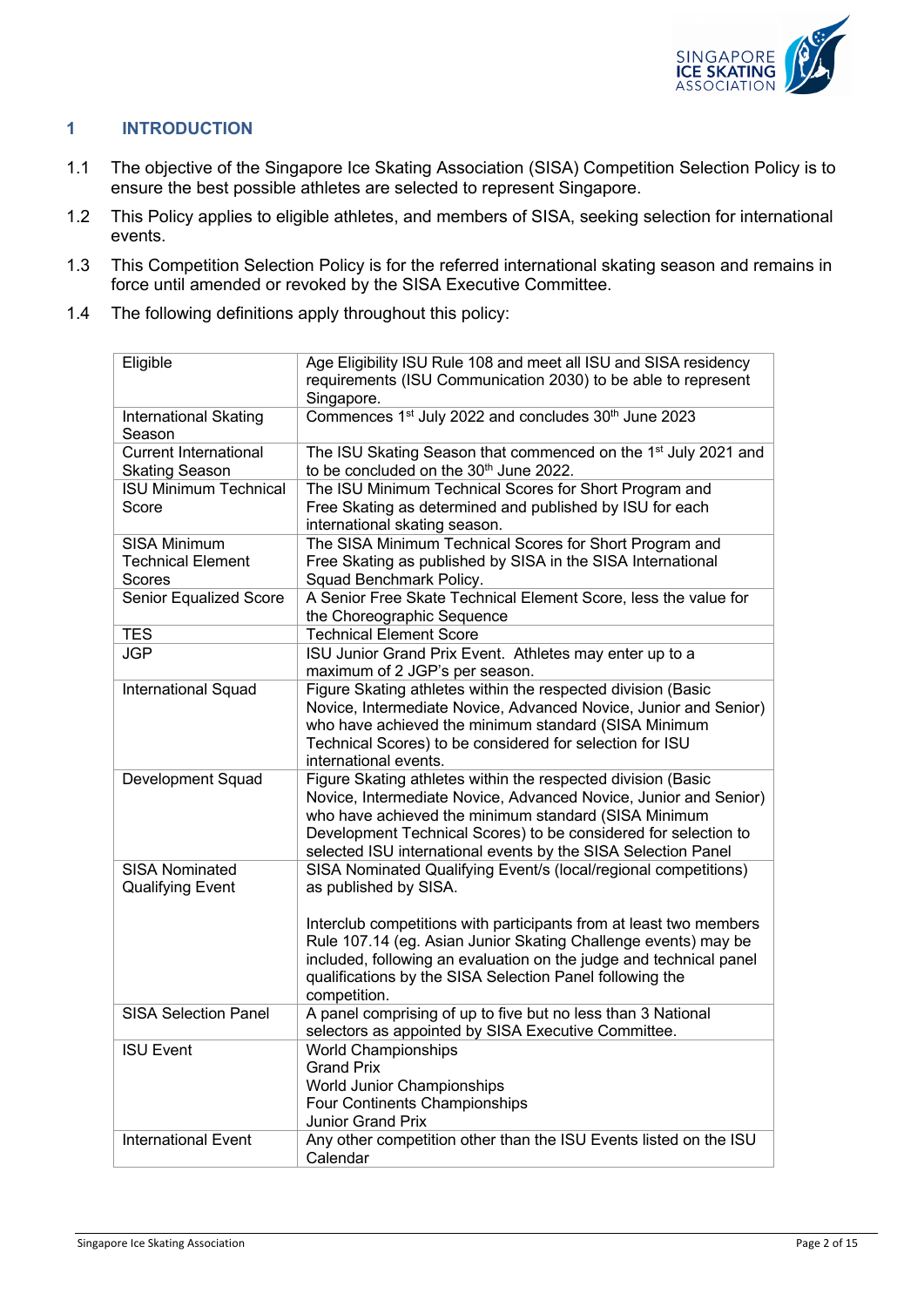

## **2 GUIDELINES**

- 2.1 The SISA Executive Committee (EXCO) has overall and final responsibility for all selection criteria and individual selection decisions.
- 2.2 The SISA EXCO may appoint, at its discretion, a panel of up to five but no less than three National Selectors (SISA Selection Panel) whose task will be to select the best possible teams to represent Singapore.
- 2.3 The SISA Selection Panel may in their discretion take into consideration exceptional circumstances when selecting athletes for ISU Events. Athletes must advise the SISA Executive in writing of this fact and the reasons. A decision in each case of exceptional circumstances will be made by the SISA Selection Panel.
- 2.4 The SISA Selection Panel do not need to determine or approve participation in other International Event for International Squad members. Skaters may enter these events through SISA in order to retain their Eligibility status.
- 2.5 The SISA Selection Panel may determine and will be required to approve participation in other International Event for Development Squad members. Skaters then need to enter these events through SISA in order to retain their Eligibility status.

# **3 ATHLETE RESPONSIBILITES**

- 3.1 Athletes wishing to be considered for selection to any ISU International event in the current international Skating Season must submit their interest to SISA by the notified due date.
	- i. signed and complied with SISA's Athlete Agreement
	- ii. abided by the Statement of Anti-Doping of Singapore
	- iii. completed the ISU Declaration Form (as per ISU rule 131)
	- iv. maintained a level of fitness commensurate with that of an elite athlete. If an athlete has a loss of fitness, form or suffers an injury or illness that prevents the athlete from competing or training for extended periods of time, he/she must notify the SISA Selection Panel. The SISA Selection Panel has the discretion if an athlete's entry should be removed for any relevant events.
	- v. If an athlete is unable to attend an Event that they have been selected for, they must provide documentary evidence to the SISA Selection Panel in order to be considered for further Events.
	- vi. Athletes must confirm to SISA acceptance of their nomination to an Event, within 7 days of being forwarded, via email, the competition announcement.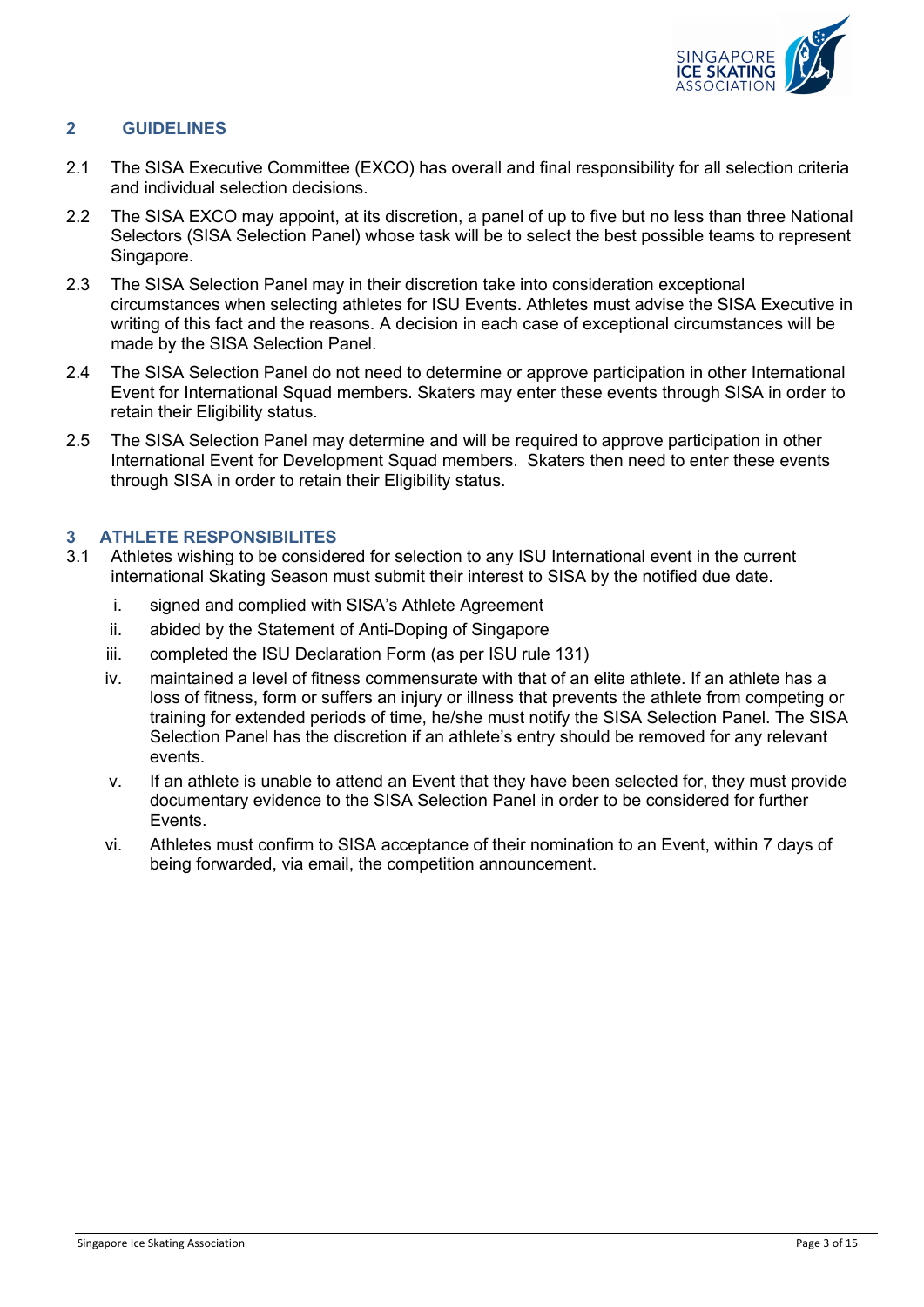

## **4 SELECTION TO ISU EVENTS**

- 4.1 In order to be selected by SISA to ISU Events, each athlete must:
	- a) be included in the relevant division of the SISA International Squad according to the SISA International Squad Benchmark Policy; and
	- b) have competed in the 2022 Singapore National Championships or have been granted an Exceptional Circumstance according to the SISA International Squad Benchmark Policy; and
	- c) have signed the SISA Athlete Agreement; and
	- d) be ISU eligible (ISU Rule 108)
- 4.2 The SISA Selection Panel will determine if:
	- a) an athlete has met the above requirements 4.1(a)-(d) for selection; and
	- b) the maximum number of Athletes permitted by Entry Quotas or Qualification System should be selected.

#### **OLYMPIC COMMITTEE EVENTS**

Athletes must satisfy additional citizenship requirements and qualification systems as specified by IOC and SNOC for participation in the Winter Youth Olympic Games, Asian Winter Games, Southeast Asian Games and the Olympic Winter Games. Separate selection policies for these events will be published by SISA as required.

#### **ISU CHAMPIONSHIPS**

- **World Figure Skating Championships and Four Continents Figure Skating Championships** Entries to Senior ISU Championship Events (World Figure Skating Championships, Four Continents Figure Skating Championships), are subject to entry quotas and ISU minimum Technical Scores as published by the ISU.
	- a) Senior ISU Championships will be allocated to senior age eligible athletes from the SISA Senior International Squad who have:
		- i. met Section 4.1 above; and
		- ii. achieved the ISU minimum Technical Scores for the relevant ISU Championship as set out by ISU.
	- b) If more athletes than the entry quota in each discipline has met the above requirements (4.1), athletes will be evaluated by the SISA Selection Panel based on:
		- i) The highest mean for each of their two highest Technical Element Scores (Short and Free) achieved at any two of the following events:
			- i. 2022 Singapore National Figure Skating Championships in the Senior Division;
			- ii. 2022/2023 Events in the Senior Division as published on the official ISU Event Calendar
		- ii) In the event of a tie in mean scores, then the Athlete with the highest Total Score in any of the events listed in 4.4.1 (b)(i) will be nominated to the event.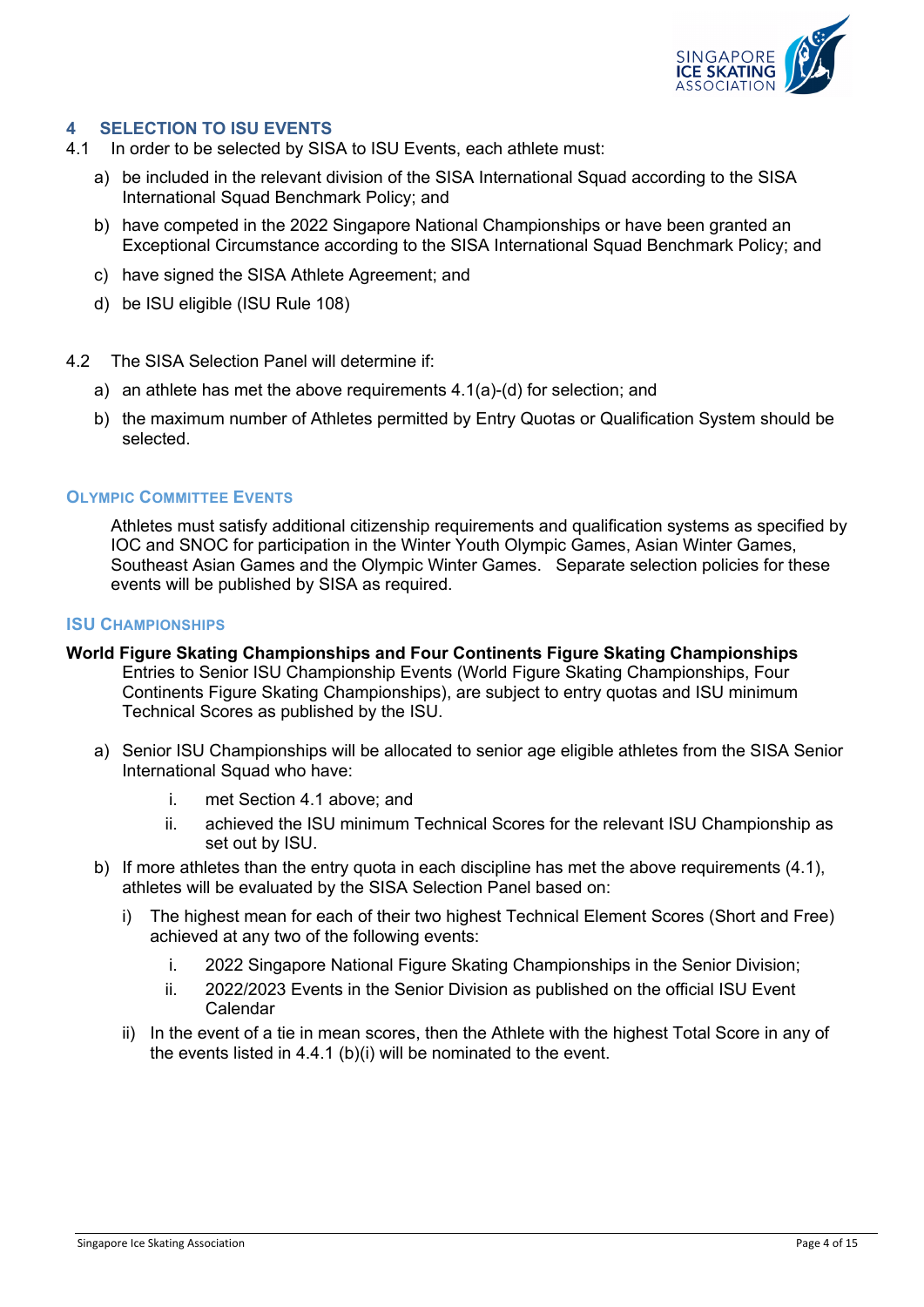

## **Junior World Championships**

Entries to the ISU Junior World Figure Skating Championship are subject to entry quotas and ISU minimum Technical Scores as published by the ISU.

- a) ISU Junior World Figure Skating Championship will be allocated to junior age eligible athletes from the SISA Senior or Junior International Squad who have:
	- i. met Section 4.1 above; and
	- ii. achieved the ISU minimum Technical Scores for relevant ISU Championship as set out by ISU
- b) If more athletes than the entry quota in each discipline has met the above requirements (4.1), athletes will be evaluated by the SISA Selection Panel based on:
	- i) The highest mean for each of their two highest Technical Element Scores (Short and Free) achieved at any two of the following events:
		- i. 2022 Singapore National Figure Skating Championships in the Junior Division / Senior Division (Senior Equalized Score); or
		- ii. 2022/2023 Events in the Junior Division / Senior Division (Senior Equalized Score) as published on the official ISU Event Calendar
	- ii) In the event of a tie in mean scores, then the Athlete with the highest Total Score or Senior Equalised Score in any of the events listed in 4.4.2 (b)(i) will be nominated to the event.

#### **ISU SENIOR GRAND PRIX**

The ISU Grand Prix of Figure Skating is by invitation only. Athletes shall be assigned as per ISU Rules and Regulations.

#### **ISU JUNIOR GRAND PRIX**

The ISU Junior Grand Prix (JGP) events and ISU entry quotas for the current international season are published by ISU prior to the start of each season.

- a) JGP's will be allocated to junior age eligible athletes from the SISA Senior or Junior International Squad who have met Section 4.1 above.
- b) The SISA Selection Panel will make selection to JGP's based on the following:
	- i. ISU World Standings
	- ii. Technical Element Scores or Senior Equalized Technical Element Scores
	- iii. Development needs (e.g. ISU TES Scores required or to increase World Rankings)
	- iv. Operational and National Sporting Organisation requirements
	- v. Athlete adherence to code of conduct and athlete agreement
- c) According to ISU rules, athletes may enter a maximum of 2 JGP's.
- d) The number of athletes selected shall be as determined by the SISA Selection Panel based upon the ISU entry quota. Subsequently ranked athletes shall be nominated as substitutes.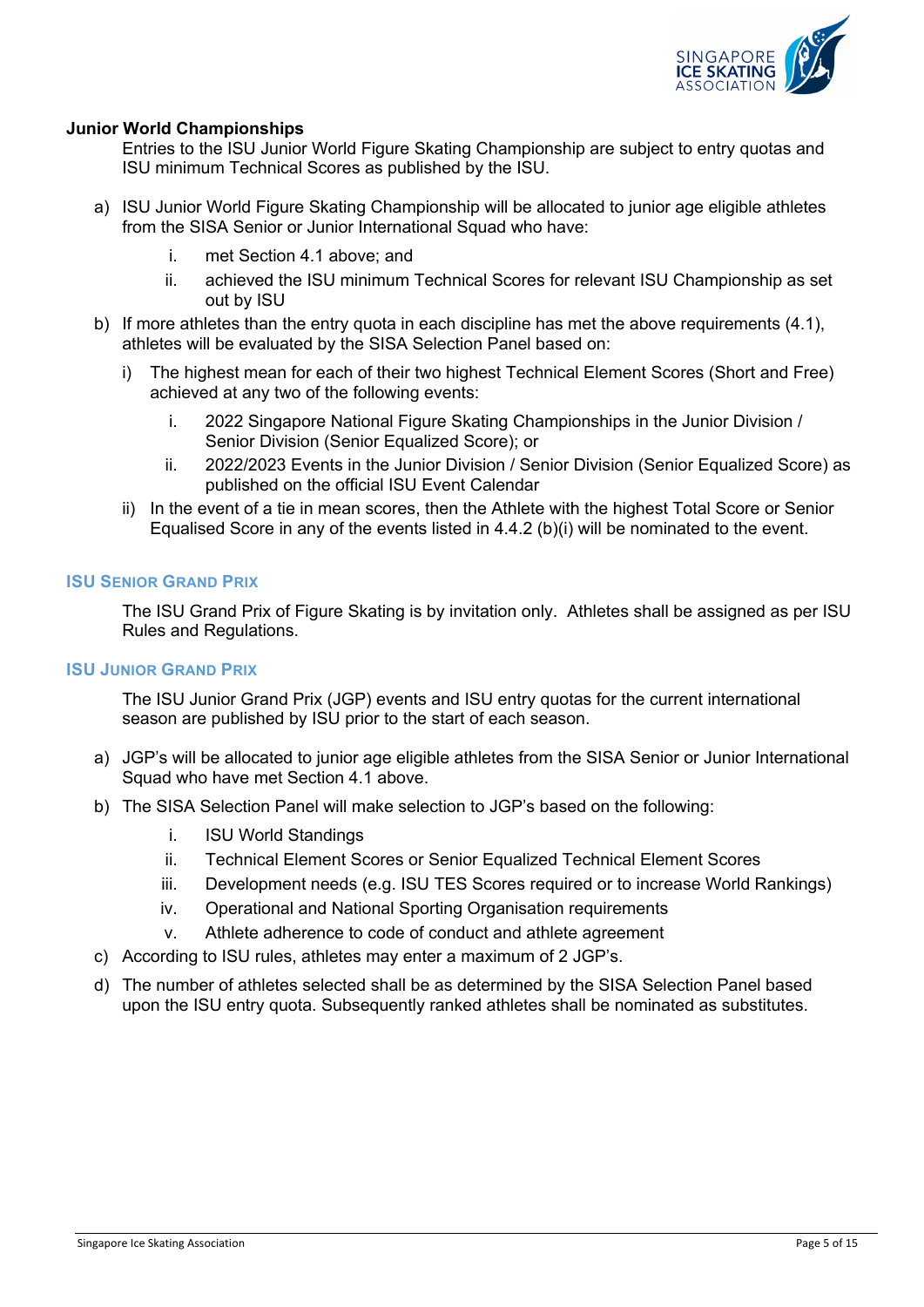

## **5 PARTICIPATION IN INTERNATIONAL EVENTS**

#### **INTERNATIONAL EVENTS**

Refer to the ISU website (www.isu.org) for the latest information regarding International Events (Basic Novice, Intermediate Novice, Advanced Novice, Junior and Senior) on the ISU Calendar.

International Squad members are allowed compete at International Events.

Development Squad members may be assigned or may request to compete at International Events.

- a) The SISA Selection Panel will make selection to International Events if there are more skaters than the entry quota based on the following:
	- i. International Squad members will have priority
	- ii. ISU World Standings
	- iii. Technical Element Scores or Senior Equalized Technical Element Scores
	- iv. Development needs (e.g. ISU TES Scores required or to increase World Rankings)
	- v. Operational and National Sporting Organisation requirements
	- vi. Athlete adherence to code of conduct and athlete agreement
- b) The number of athletes selected shall be as determined by the relevant Organising Committee. Subsequently ranked athletes shall be nominated as substitutes.

#### **REGIONAL EVENTS**

The SISA Selection Panel may in their discretion take into consideration selection to Regional Events, on a case-by-case basis for athletes who are on the SISA Development Squad and where places are within the quota available for the competition.

Development Squad members may also submit their interest for competition selection for review and approval.

The selected Regional Event must be deemed by the SISA Selection Panel to provide an additional development opportunity and benefit for the athlete (e.g., assist athlete to obtain a higher TES Score).

#### **6 SELECTION APPEAL PROCEDURE**

5.1 For all appeals regarding international selection, an official appeal must be made in writing and addressed to the President, Singapore Ice Skating Association no more than 3 days following the announcement. Failing which no appeal will be entertained.

5.2 The grounds on which an appeal can be made to SISA are based on:

- a) the relevant policy has not been properly followed and/or implemented; and/or
- b) the decision was affected by actual bias.